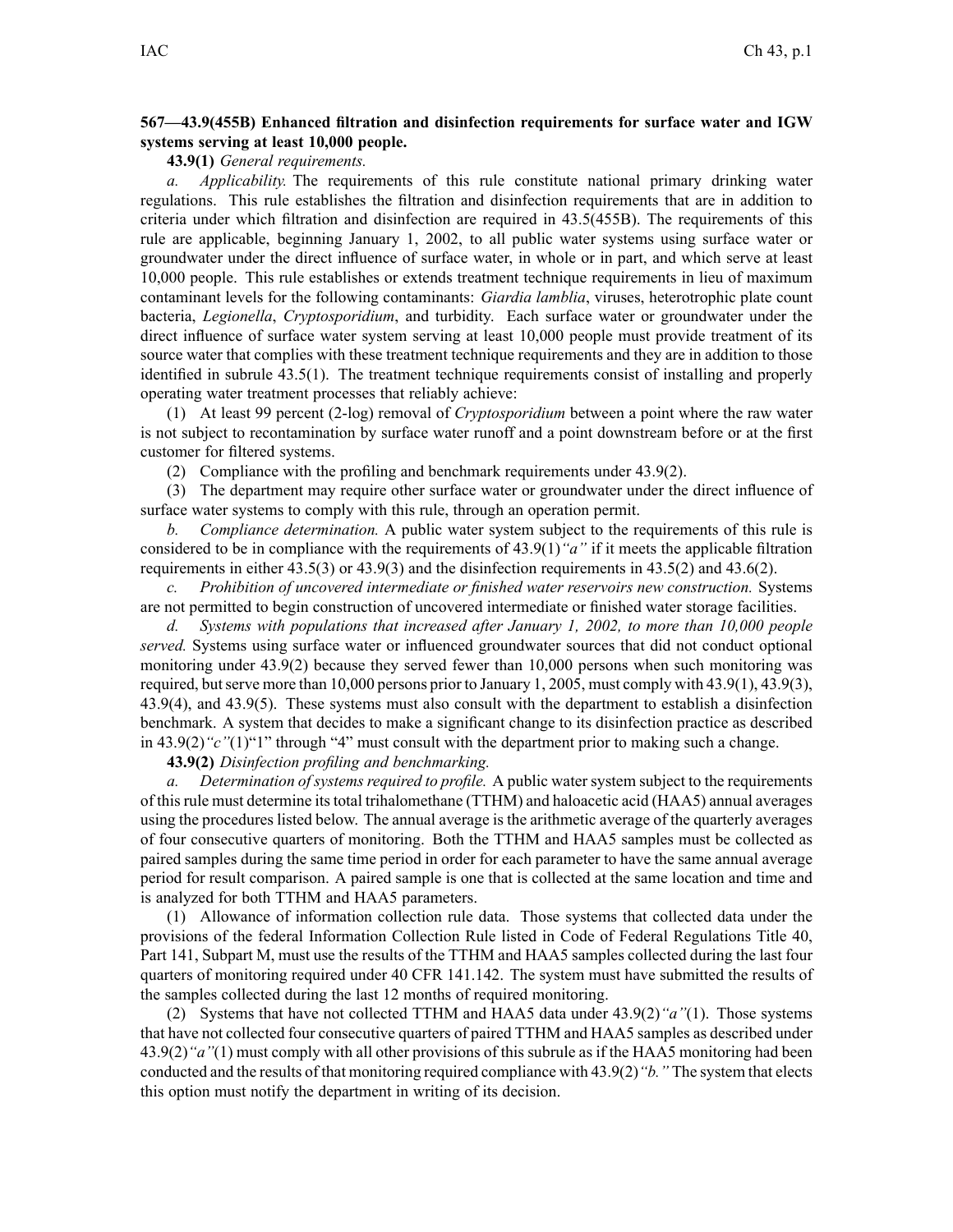(3) The department may require that <sup>a</sup> system use <sup>a</sup> more representative annual data set than the data set determined under 567—subparagraph 42.9(2)*"a"*(1) for the purpose of determining applicability of the requirements of this subrule.

(4) Profiling determination criteria. Any system having either <sup>a</sup> TTHM annual average greater than 0.064 mg/L or an HAA5 annual average greater than 0.048 mg/L during the period identified in 43.9(2)*"a"*(1) through (3) must comply with 43.9(2)*"b."*

*b. Disinfection profiling.*

(1) Applicability. Any system that meets the criteria in 43.9(2)*"a"*(4) must develop <sup>a</sup> disinfection profile of its disinfection practice for <sup>a</sup> period of up to three years.

(2) Monitoring requirements. The system must monitor daily for <sup>a</sup> period of 12 consecutive calendar months to determine the total logs of inactivation for each day of operation, based on the  $CT_{99}$  values in Tables 1 through 8 in Appendix A, as appropriate, through the entire treatment plant. This system must begin this monitoring as directed by the department. As <sup>a</sup> minimum, the system with <sup>a</sup> single point of disinfectant application prior to entrance to the distribution system must conduct the monitoring in 43.9(2)*"b"*(2)"1" through "4." A system with more than one point of disinfectant application must conduct the monitoring in 43.9(2)*"b"*(2)"1" through "4" for each disinfection segment. The system must monitor the parameters necessary to determine the total inactivation ratio, using analytical methods in 43.5(4)*"a"* as follows:

1. The temperature of the disinfected water must be measured once per day at each residual disinfectant concentration sampling point during peak hourly flow.

2. If the system uses chlorine, the pH of the disinfected water must be measured once per day at each chlorine residual disinfectant concentration sampling point during peak hourly flow.

3. The disinfectant contact time(s) ("T") must be determined for each day during peak hourly flow.

4. The residual disinfectant concentration(s) ("C") of the water before or at the first customer and prior to each additional point of disinfection must be measured each day during peak hourly flow.

(3) Use of existing data. A system that has existing operational data may use those data to develop <sup>a</sup> disinfection profile for additional years, in addition to the disinfection profile generated under 43.9(2)<sup>*"b"*</sup>(2). Such systems may use these additional yearly disinfection profiles to develop <sup>a</sup> benchmark under the provisions of 43.9(2)*"c."* The department must determine whether these operational data are substantially equivalent to data collected under the provisions of 43.9(2)*"b"*(2). These data must also be representative of inactivation through the entire treatment plant and not just of certain treatment segments.

(4) Calculation of the total inactivation ratio. The system must calculate the total inactivation ratio as follows, using the  $CT_{99.9}$  values from Tables 1 through 8 listed in Appendix A:

1. If the system uses only one point of disinfectant application, the system may determine the total inactivation ratio for the disinfection segmen<sup>t</sup> based on either of the following two methods:

 $\bullet$ Determine one inactivation ratio (CTcalc/CT<sub>99.9</sub>) before or at the first customer during peak hourly flow.

 $\bullet$ Determine successive  $CTcalc/CT_{99.9}$  values, representing sequential inactivation ratios, between the point of disinfectant application and <sup>a</sup> point before or at the first customer during peak hourly flow. Under this alternative, the system must calculate the total inactivation ratio by determining (CTcalc/CT<sub>99.9</sub>) for each sequence and then adding the (CTcalc/CT<sub>99.9</sub>) values together to determine  $Σ(CTealc/CT<sub>99.9</sub>)$ .

2. If the system uses more than one point of disinfectant application before the first customer, the system must determine the CT value of each disinfection segmen<sup>t</sup> immediately prior to the next point of disinfectant application, or for the final segment, before or at the first customer, during peak hourly flow. The CTcalc/CT<sub>99.9</sub> value of each segment and  $\Sigma$ (CTcalc/CT<sub>99.9</sub>) must be calculated using the method in 43.9(2)*"b"*(4)"1."

3. The system must determine the total logs of inactivation by multiplying the value calculated in 43.9(2)*"b"*(4)"1" or "2" by 3.0.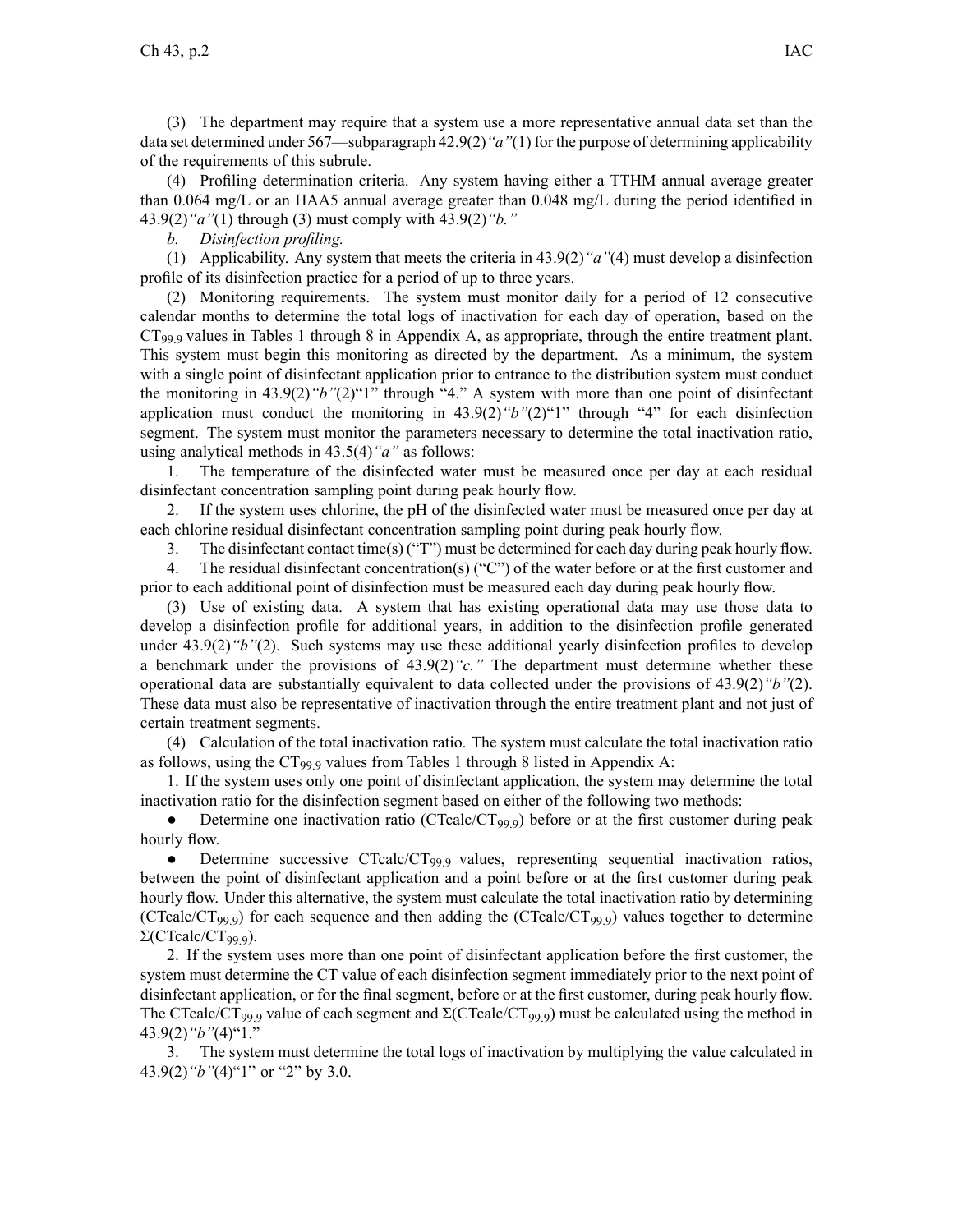(5) Systems using chloramines or ozone. A system that uses either chloramines or ozone for primary disinfection must also calculate the logs of inactivation for viruses using <sup>a</sup> method approved by the department.

(6) Profile retention requirements. The system must retain disinfection profile data in graphic form, as <sup>a</sup> spreadsheet, or in some other format acceptable to the department for review as par<sup>t</sup> of sanitary surveys conducted by the department. The department may require the system to submit the data to the department directly or as par<sup>t</sup> of <sup>a</sup> monthly operation report.

*c. Disinfection benchmarking.*

(1) Significant change to disinfection practice. Any system required to develop <sup>a</sup> disinfection profile under the provisions of 43.9(2)*"a"* or *"b"* that decides to make <sup>a</sup> significant change to its disinfection practice must obtain department approval prior to making such change. Significant changes to disinfection practice are:

1. Changes to the point of disinfection;

2. Changes to the disinfectant(s) used in the treatment plant;

3. Changes to the disinfection process; and

4. Any other modification identified by the department.

(2) Calculation of the disinfection benchmark. Any system that is modifying its disinfection practice must calculate its disinfection benchmark using the procedure specified below:

1. For each year of profiling data collected and calculated under 43.9(2)*"b,"* the system must determine the lowest average monthly *Giardia lamblia* inactivation in each year of profiling data. The system must determine the average *Giardia lamblia* inactivation for each calendar month for each year of profiling data by dividing the sum of daily *Giardia lamblia* inactivation by the number of values calculated for that month.

2. The disinfection benchmark is the lowest monthly average value (for systems with one year of profiling data) or average of lowest monthly average values (for systems with more than one year of profiling data) of the monthly logs of *Giardia lamblia* inactivation in each year of profiling data.

(3) A system that uses either chloramines or ozone for primary disinfection must also calculate the disinfection benchmark for viruses using <sup>a</sup> method approved by the department.

(4) The system must submit the following information to the department as par<sup>t</sup> of its consultation process:

1. A description of the proposed change;

2. The disinfection profile for *Giardia lamblia* (and, if necessary, viruses) under 43.9(2)*"b"* and the disinfection benchmark as required by 43.9(2)*"c"*(2); and

3. An analysis of how the proposed change will affect the current levels of disinfection.

**43.9(3)** *Filtration.*

*a. Conventional filtration treatment or direct filtration.*

(1) Turbidity requirement in 95 percen<sup>t</sup> of samples. For systems using conventional filtration or direct filtration, the turbidity level of representative samples of <sup>a</sup> system's filtered water must be less than or equal to 0.3 NTU in at least 95 percen<sup>t</sup> of the measurements taken each month, measured as specified in 43.5(4)*"a"*(1) and 43.5(4)*"b"*(1).

(2) Maximum turbidity level. The turbidity level of representative samples of <sup>a</sup> system's filtered water must at no time exceed 1 NTU, measured as specified in 43.5(4)*"a"*(1) and 43.5(4)*"b"*(1).

(3) Systems with lime-softening treatment. A system that uses lime softening may acidify representative samples prior to analysis using <sup>a</sup> protocol approved by the department.

*b. Filtration technologies other than conventional filtration treatment, direct filtration, slow sand filtration, or diatomaceous earth filtration.* The department may allow <sup>a</sup> public water system to use <sup>a</sup> filtration technology not listed in 43.9(3)*"a"* or 43.5(3)*"c"* or *"d"* if it demonstrates to the department, using pilot plant studies or other means, that the alternative filtration technology, in combination with disinfection treatment that meets the requirements of  $43.5(2)$ , consistently achieves 99.9 percent removal or inactivation of *Giardia lamblia* cysts, 99.99 percen<sup>t</sup> removal or inactivation of viruses, and 99 percen<sup>t</sup> removal of *Cryptosporidium* oocysts and the department approves the use of the filtration technology. For each approval, the department will set turbidity performance requirements that the system must meet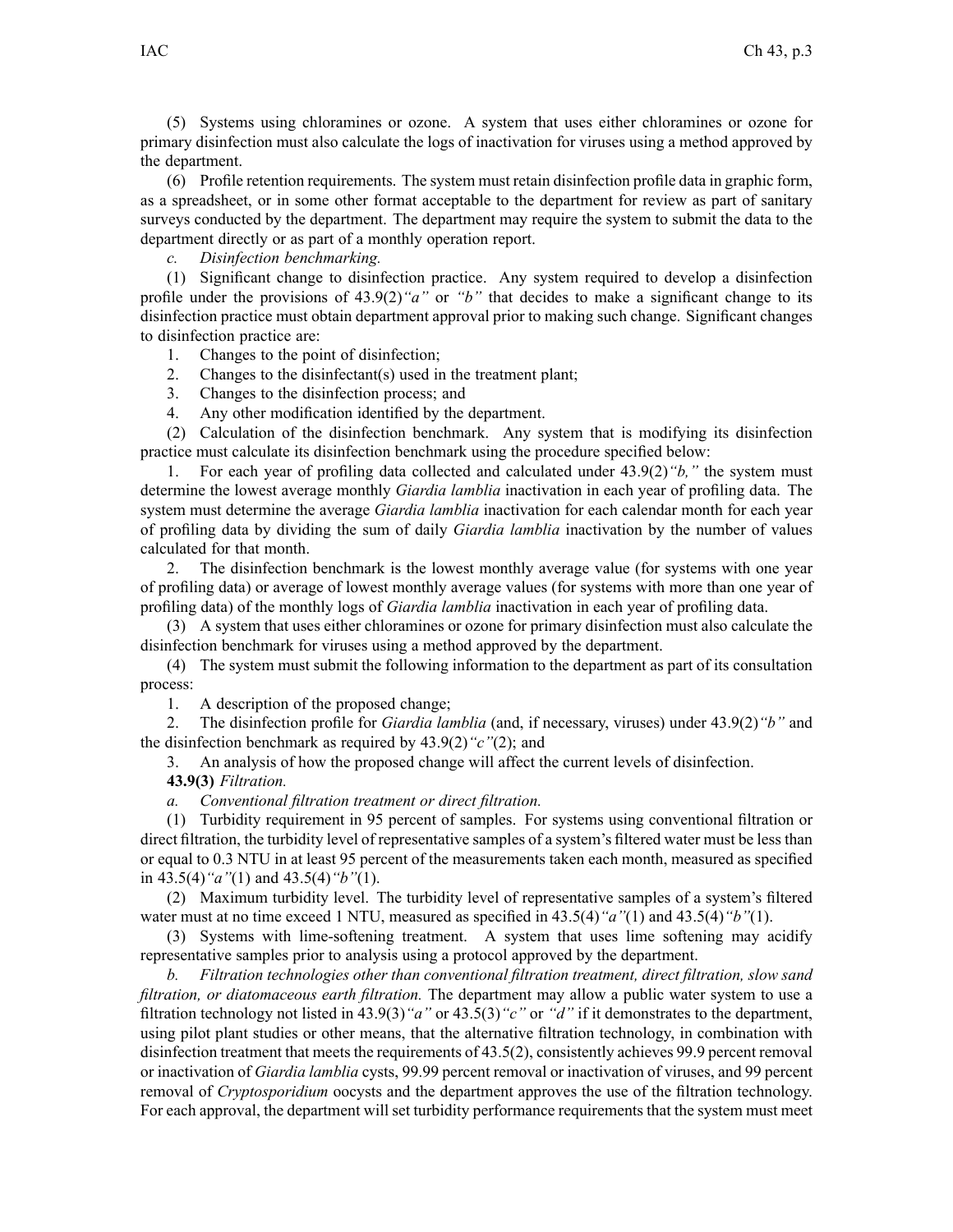at least 95 percen<sup>t</sup> of the time and the requirement that the system shall not exceed at any time at <sup>a</sup> level that consistently achieves 99.9 percen<sup>t</sup> removal or inactivation of *Giardia lamblia* cysts, 99.99 percen<sup>t</sup> removal or inactivation of viruses, and 99 percen<sup>t</sup> removal of *Cryptosporidium* oocysts.

**43.9(4)** *Filtration sampling requirements.*

*a. Monitoring requirements for systems using filtration treatment.* In addition to monitoring required by 43.5(4), <sup>a</sup> public water system subject to the requirements of this rule that provides conventional filtration treatment or direct filtration must conduct continuous monitoring of turbidity for each individual filter using an approved method in 43.5(4)*"a"*(1) and must calibrate turbidimeters using the procedure specified by the manufacturer. Systems must record the results of individual filter monitoring every 15 minutes.

*b. Failure of the continuous turbidity monitoring equipment.* If there is <sup>a</sup> failure in the continuous turbidity monitoring equipment, the system must conduct grab sampling every four hours in lieu of continuous monitoring until the turbidimeter is repaired and back online. A system has <sup>a</sup> maximum of five working days after failure to repair the equipment, or else it is in violation.

**43.9(5)** *Reporting and record-keeping requirements.* In addition to the reporting and record-keeping requirements in 567—paragraph 42.4(3)*"c,"* <sup>a</sup> system subject to the requirements of this rule that provides conventional filtration treatment or direct filtration must repor<sup>t</sup> monthly to the department the information specified in 43.9(5)*"a"* and *"b"* beginning January 1, 2002. In addition to the reporting and record-keeping requirements in 567—paragraph 42.4(3)*"c,"* <sup>a</sup> system subject to the requirements of this rule that provides filtration approved under 43.9(3)*"b"* must repor<sup>t</sup> monthly to the department the information specified in 43.9(5)*"a"* beginning January 1, 2002. The reporting in 43.9(5)*"a"* is in lieu of the reporting specified in 567—subparagraph 42.4(3)*"c"*(1).

*a. Turbidity.* Turbidity measurements as required by 43.9(3) must be reported in <sup>a</sup> format acceptable to the department and within ten days after the end of each month that the system serves water to the public. Information that must be reported includes:

(1) The total number of filtered water turbidity measurements taken during the month;

(2) The number and percentage of filtered water turbidity measurements taken during the month which are less than or equal to the turbidity limits specified in 43.9(3)*"a"* or *"b"*; and

(3) The date and value of any turbidity measurements taken during the month which exceed 1 NTU forsystems using conventional filtration treatment or direct filtration or which exceed the maximum level set by the department under 43.9(3)*"b."*

*b. Individual filter turbidity monitoring.* Systems must maintain the results of individual filter turbidity per monitoring taken under 43.9(4) for at least three years. Systems must repor<sup>t</sup> to the department that they have conducted individual filter turbidity monitoring under 43.9(4) within ten days after the end of each month that the system serves water to the public. Systems must repor<sup>t</sup> to the department individual filter turbidity measurement results taken under 43.9(4) within ten days after the end of each month that the system serves water to the public only if measurements demonstrate one or more of the conditions specified in 43.9(5)*"b"*(1) through (4). Systems that use lime softening may apply to the department for alternative exceedance levels for the levels specified in 43.9(5)*"b"*(1) through (4) if they can demonstrate that higher turbidity levels in individual filters are due to lime carryover only and not due to degraded filter performance.

(1) For any individual filter that has <sup>a</sup> measured turbidity level of greater than 1.0 NTU in two consecutive measurements taken 15 minutes apart, the system must repor<sup>t</sup> the filter number, the turbidity measurement, and the date(s) on which the exceedance occurred. In addition, the system must either produce <sup>a</sup> filter profile for the filter within seven days of the exceedance (if the system is not able to identify an obvious reason for the abnormal filter performance) and repor<sup>t</sup> that the profile has been produced or repor<sup>t</sup> the obvious reason for the exceedance.

(2) For any individual filter that has <sup>a</sup> measured turbidity level of greater than 0.5 NTU in two consecutive measurements taken 15 minutes apar<sup>t</sup> at the end of the first four hours of continuous filter operation after the filter has been backwashed or otherwise taken offline, the system must repor<sup>t</sup> the filter number, the turbidity, and the date(s) on which the exceedance occurred. In addition, the system must either produce <sup>a</sup> filter profile for the filter within seven days of the exceedance (if the system is not able